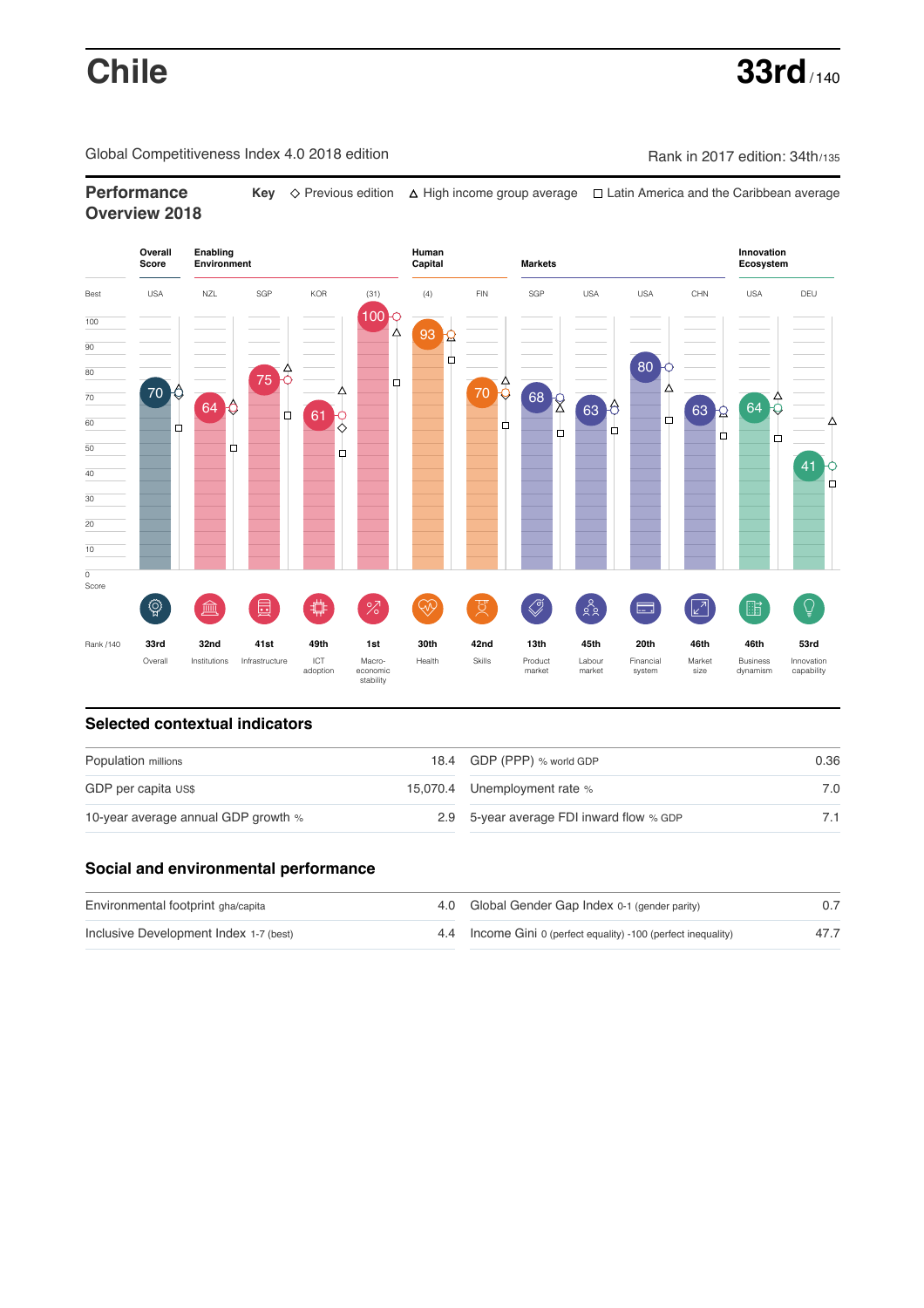## **Chile 33rd**/140

| <b>Index Component</b>                                                   | Value          | Score *              | Rank/140     | <b>Best Performer</b>       |
|--------------------------------------------------------------------------|----------------|----------------------|--------------|-----------------------------|
| 寙<br>Pillar 1: Institutions 0-100 (best)                                 |                | 63.6 $\uparrow$      | 32           | <b>New Zealand</b>          |
| 1.01 Organized crime 1-7 (best)                                          | 5.2            | 70.7 ↑               | 45           | Finland                     |
| 1.02 Homicide rate /100,000 pop.                                         | 3.5            | 90.0 $\sqrt{ }$      | 80           | Multiple (9)                |
| 1.03 Terrorism incidence 0 (very high) -100 (no incidence)               | 99.1           | $99.1$ 1             | 89           | Multiple (24)               |
| 1.04 Reliability of police services 1-7 (best)                           | 5.7            | 78.3 ↓               | 24           | Finland                     |
| 1.05 Social capital 0-100 (high)                                         | 51.2           | $51.2$ ↑             | 64           | Australia                   |
| 1.06 Budget transparency 0-100 (best)                                    | 65.4           | $65.4 =$             | 42           | Multiple (2)                |
| 1.07 Judicial independence 1-7 (best)                                    | 4.9            | 64.8 ↑               | 36           | Finland                     |
| 1.08 Efficiency of legal framework in challenging regulations 1-7 (best) | 3.6            | 43.6 ↑               | 54           | Finland                     |
| 1.09 Freedom of the press 0-100 (worst)                                  | 22.7           | $77.3 \; \downarrow$ | 33           | Norway                      |
| 1.10 Burden of government regulation 1-7 (best)                          | 3.3            | 38.3 $\downarrow$    | 78           | Singapore                   |
| 1.11 Efficiency of legal framework in settling disputes 1-7 (best)       | 4.0            | 50.3 $\sqrt{ }$      | 52           | Singapore                   |
| 1.12 E-Participation Index 0-1 (best)                                    | 0.82           | 82.0 ↑               | 45           | Multiple (3)                |
| 1.13 Future orientation of government 1-7 (best)                         | 3.9            | 47.8 ↑               | 55           | Singapore                   |
| 1.14 Incidence of corruption 0-100 (best)                                | 67.0           | 67.0 ↑               | 25           | New Zealand                 |
| 1.15 Property rights 1-7 (best)                                          | 5.2            | 69.5 $\sqrt{ }$      | 32           | Finland                     |
| 1.16 Intellectual property protection 1-7 (best)                         | 4.5            | 59.0 ↑               | 48           | Finland                     |
| 1.17 Quality of land administration 0-30 (best)                          | 15.0           | $50.0 =$             | 72           | Singapore                   |
| 1.18 Strength of auditing and reporting standards 1-7 (best)             | 5.6            | 77.4 ↑               | 20           | Finland                     |
| 1.19 Conflict of interest regulation 0-10 (best)                         | 7.0            | $70.0 =$             | 23           | Multiple (2)                |
| 1.20 Shareholder governance 0-10 (best)                                  | 5.0            | $50.0 =$             | 81           | Kazakhstan                  |
|                                                                          |                |                      |              |                             |
| 曼<br>Pillar 2: Infrastructure 0-100 (best)                               |                | 75.2 ↑               | 41           | Singapore                   |
| 2.01 Road connectivity index 0-100 (best)                                | 90.7           | $90.7 =$             | 14           | <b>United States</b>        |
| 2.02 Quality of roads 1-7 (best)                                         | 5.2            | 70.3 ↑               | 24           | Singapore                   |
| 2.03 Railroad density km of roads/square km                              | 7.3            | $18.3 =$             | 56           | Multiple (20)               |
| 2.04 Efficiency of train services 1-7 (best)                             | 3.0            | 33.4 $\uparrow$      | 79           | Switzerland                 |
| 2.05 Airport connectivity score                                          | 74,399.2       | 57.8 ↑               | 51           | Multiple (8)                |
| 2.06 Efficiency of air transport services 1-7 (best)                     | 4.9            | 65.6 $\sqrt{ }$      | 51           | Singapore                   |
| 2.07 Liner Shipping Connectivity Index 0-157.1 (best)                    | 41.4           | 41.4 $\uparrow$      | 38           | Multiple (4)                |
| 2.08 Efficiency of seaport services 1-7 (best)                           | 4.8            | 63.3 ↑               | 32           | Singapore                   |
| 2.09 Electrification rate % pop.                                         | 100.0          | $100.0 =$            | $\mathbf{1}$ | Multiple (66)               |
| 2.10 Electric power transmission and distribution losses % output        | 4.9            | $99.0$ ↑             | 20           | Multiple (9)                |
| 2.11 Exposure to unsafe drinking water % pop.                            | 3.2            | 98.7 ↑               | 31           | Multiple (23)               |
| 2.12 Reliability of water supply 1-7 (best)                              | 6.0            | 83.7 $\sqrt{ }$      | 29           | Switzerland                 |
| ₽<br>Pillar 3: ICT adoption 0-100 (best)                                 |                | 61.3 $\uparrow$      | 49           | Korea, Rep.                 |
| 3.01 Mobile-cellular telephone subscriptions /100 pop.                   | 127.5          | $100.0 =$            | 43           | Multiple (68)               |
| 3.02 Mobile-broadband subscriptions /100 pop.                            | 88.2           | n/a                  | 38           | <b>United Arab Emirates</b> |
| 3.03 Fixed-broadband Internet subscriptions /100 pop.                    | 16.9           | 33.9 ↑               | 55           | Switzerland                 |
| 3.04 Fibre Internet subscriptions /100 pop.                              | 1.1            | n/a                  | 57           | Korea, Rep.                 |
| 3.05 Internet users % pop.                                               | 83.6           | 83.6 个               | 26           | Iceland                     |
| <sup>%</sup> Pillar 4: Macroeconomic stability 0-100 (best)              | $\overline{a}$ | 100.0 个              | 1            | Multiple (31)               |
| 4.01 Inflation annual % change                                           | 3.0            | 100.0 $\uparrow$     | 1            | Multiple (74)               |
| 4.02 Debt dynamics 0-100 (best)                                          | 100.0          | $100.0 =$            | 1            | Multiple (36)               |
|                                                                          |                |                      |              |                             |
| Qÿ<br>Pillar 5: Health 0-100 (best)                                      |                | 93.4 $\uparrow$      | 30           | Multiple (4)                |
| 5.01 Healthy life expectancy years                                       | 69.9           | $93.4$ ↑             | 29           | Multiple (4)                |
| 성<br>Pillar 6: Skills 0-100 (best)                                       |                | 69.6 $\uparrow$      | 42           | <b>Finland</b>              |
| 6.01 Mean years of schooling Years                                       | 10.6           | $70.7 =$             | 47           | Finland                     |
| 6.02 Extent of staff training 1-7 (best)                                 | 4.2            | 53.6 $\uparrow$      | 51           | Switzerland                 |
| 6.03 Quality of vocational training 1-7 (best)                           | 4.8            | 63.2 $\uparrow$      | 24           | Switzerland                 |
| 6.04 Skillset of graduates 1-7 (best)                                    | 4.5            | 59.0 ↑               | 38           | Switzerland                 |
| 6.05 Digital skills among population 1-7 (best)                          | 4.2            | 54.0 $\uparrow$      | 65           | Sweden                      |
| 6.06 Ease of finding skilled employees 1-7 (best)                        | 4.8            | 63.9 $\sqrt{ }$      | 24           | <b>United States</b>        |
| 6.07 School life expectancy Years                                        | 16.4           | $91.1$ ↑             | 25           | Multiple (9)                |
| 6.08 Critical thinking in teaching 1-7 (best)                            | 3.2            | 36.9 $\uparrow$      | 81           | <b>United States</b>        |
| 6.09 Pupil-to-teacher ratio in primary education Ratio                   | 18.4           | $79.1 =$             | 70           | Multiple (6)                |